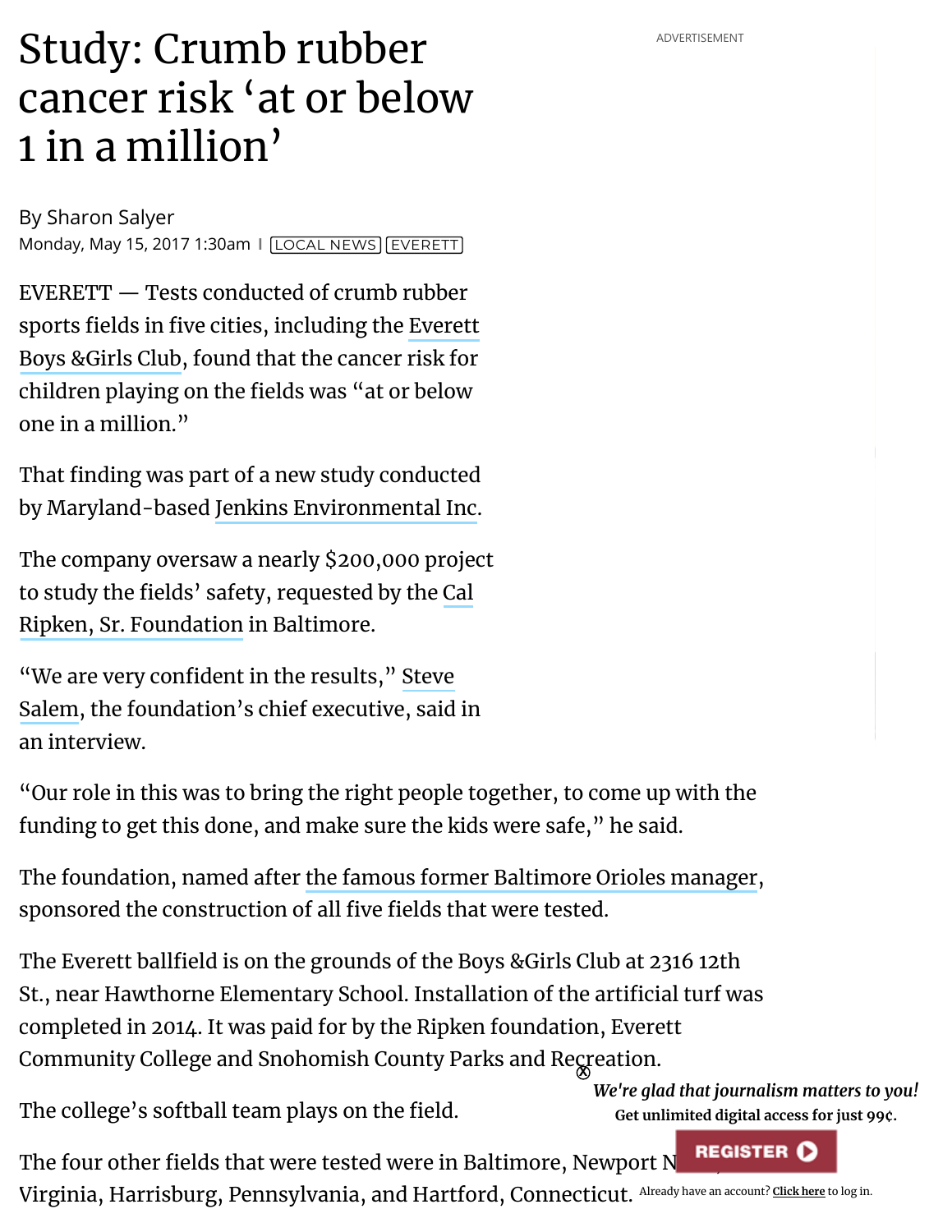The Ripken foundation [announced](http://www.heraldnet.com/news/material-for-everett-boys-girls-club-play-fields-to-be-tested/) in June 2015 that it would pay for testing its sports fields.

If the tests had found reasons for concern about the safety of the crumb rubber fields, the foundation was prepared to remove the material on all of its fields across the nation, Salem said.

The foundation's decision to test the fields came as concern has grown over the safety of playing on the artificial turf fields. The tiny crumb rubber particles used for fill on the fields are made from ground-up tires. The particles can be accidentally inhaled or come in contact with the skin of players.

Amy Griffin, a University of Washington soccer coach, compiled a list of 53 people who played on the artificial turf and who were later diagnosed with cancer, such as leukemia, non-Hodgkin's and Hodgkin's lymphoma.

One of the cases was that of Austen [Everett,](https://www.austeneverettfoundation.org/about/) who trained with Griffin. Everett was a goalkeeper for Seattle's Bishop Blanchet High School and played on teams at the University of California Santa Barbara and the University of Miami in Florida. She was diagnosed with [non-Hodgkins](http://www.mayoclinic.org/diseases-conditions/non-hodgkins-lymphoma/basics/definition/con-20027792) lymphoma as a college junior in 2008. She died four years later when she was 25.

The Edmonds City Council has banned the installation of crumb rubber on any publicly owned athletic field until Feb. 28.

The Maryland firm's study is the second this year that concluded that crumb rubber sports fields are safe for children to play on.

In January, a review by the state [Department](http://www.heraldnet.com/news/state-led-study-finds-no-connection-between-crumb-rubber-cancer/) of Health found no evidence that playing on crumb rubber sports fields caused soccer players to get cancer.

A national investigation of the possible health effects of playing on crumb rubber fields is now under way, conducted by the federal [Environmental](https://www.epa.gov/chemical-research/december-2016-status-report-federal-research-action-plan-recycled-tire-crumb-0) Protection Agency, the Centers for Disease Control and Prevention and the Consumer Product Safety Commission.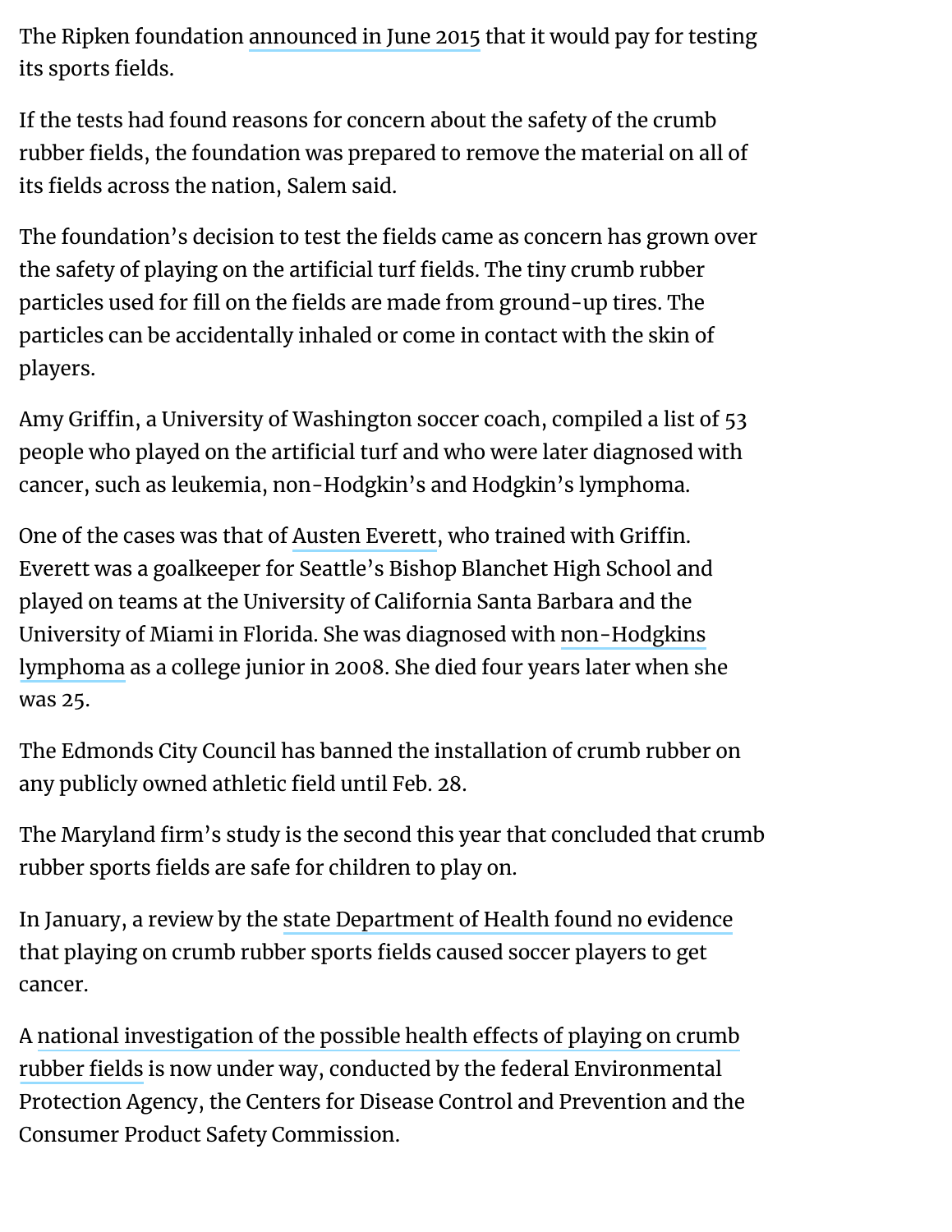Michele Twilley, an environmental scientist who worked on the Ripken foundation study, acknowledged that its conclusion on the apparent safety of playing on crumb rubber fields will likely be controversial.

"I kept looking at it as, 'How would I feel about my family playing on it?'" she said. "We used the tools of the trade that we have available to answer the question: Is it safe?"

The study began in August 2015. Tests were conducted on crumb rubber from the sports fields, the soil beneath them, and the air around them.

Overall, 92 chemicals, compounds and heavy metals were detected. Each was measured against EPA safety standards.

The study found that concentrations of lead, cadmium, mercury and two other contaminants in the crumb rubber samples were [below Consumer](https://www.cpsc.gov/) Product Safety Commission limits for children's products.

The tests were conducted between March 24 and May 10 last year. The air sampling included some days when field temperatures "were hitting 100degrees plus, " to measure for chemicals that easily vaporize, said Michael Cirri, president of the Maryland firm which wrote the study.

In concluding children's risk of getting cancer for playing on the fields was at or below one in a million, the report assumed that a child would be playing on the artificial turf fields for one to two hours per day, five days a week, 50 weeks a year.

"We stand behind our conclusion and have the data to stand behind our conclusion, " Cirri said. "The analysis in the report is extensive."

Approximately four out of 10 people will be diagnosed with cancer sometime in their lifetime, the study notes. Leukemia, one of the cancers which has affected some soccer players, is commonly diagnosed before the age of 20, it adds.

The Ripken foundation plans to continue using crumb rubber in the 25 new fields now being planned nationally, unless there are local bans on the product, Salem said.